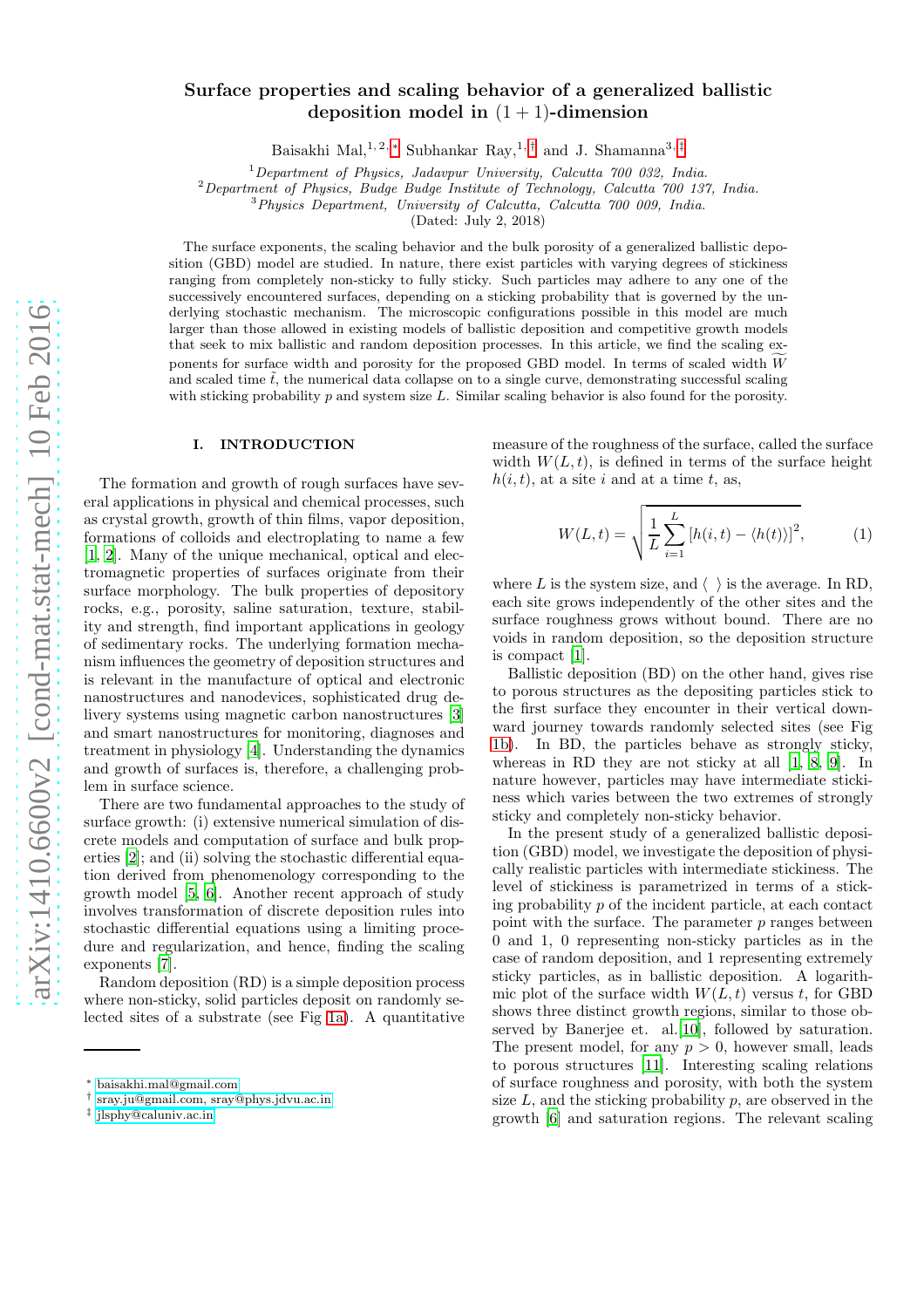exponents are determined from the simulation data.

This GBD is distinct from the earlier competitive growth models [\[12](#page-6-11)[–22](#page-6-12)] in several ways. The deposition in GBD mimics a realistic sticking process such as gel, or mud thrown on a wall. Some variants of BD models, e.g., those of Horowitz et al. [\[12](#page-6-11)[–14\]](#page-6-13), study the possible nontrivial effect of introducing a second alternate position of sticking (see Fig [1c,](#page-1-2)[1d](#page-1-3)[,1e\)](#page-1-4). Each incoming particle either deposits on top of a selected site as in RD, or, sticks to a higher location of a taller nearest neighbour. The probability assigned is ad hoc and is not suggested by any underlying mechanism or dynamics. The GBD, on the other hand, represents a true stochastic process. The incoming particle, at each contact with the surface has a chance to stick (with probability  $p$ ) or to slide down (with probability  $q = 1 - p$ . This process continues for successive points of contact until the descending particle reaches the bottom of the column. The case of particle descending between two nearest neighbor adjacent columns is also considered, where the probabilities of sticking to two adjacent surfaces of contact is different than that for a single nearest neighbor column (see Fig. [1f\)](#page-1-5).

In some other competitive growth models, different species of particles are considered, some deposit as in RD, others as in BD. These models use mixture of particles with different pre-assigned probability of sticking. Thus, they represent deposition of mixed species of particles. However, no individual particle has the possibility of sticking to successive contact locations guided by a relevant stochastic process. Thus, in these other varaints of BD and competitive growth models, the possible sticking positions of the new particle are far fewer than those in the GBD model proposed in this work. The configurations possible in the competitive growth models (Fig [1c](#page-1-2)[,1d](#page-1-3)[,1e\)](#page-1-4) form a smaller subset of the large ensemble of configurations allowed in the present model(Fig [1f\)](#page-1-5).

The present GBD model involves stochasticity at two stages, first in the random selection of an active site and second, in the assignment of a sticking probability of the incoming particle . The structure of the deposit in the GBD model, depends on the successive stages of evolution. Hence, the relevant evolution equation is expected to be a stochastic integro-differential equation (SIDE) [\[10,](#page-6-9) [23\]](#page-6-14). This is in contrast to Edwards-Wilkinson (EW) or Kardar-Parisi-Zhang (KPZ) equations [\[5](#page-6-4), [6](#page-6-5)] which are stochastic differential equation (SDEs).

## <span id="page-1-6"></span>II. GENERALIZED BALLISTIC DEPOSITION **MODEL**

The generalized ballistic deposition model presented in this work attempts to represent the deposition of realistic particles with varying degrees of stickiness. A parameter p, whose values vary between 0 and 1, is introduced that represents the probability of an incoming particle sticking to a point of contact on the growing surface. A particle is allowed to descend vertically towards a randomly chosen

<span id="page-1-2"></span><span id="page-1-1"></span><span id="page-1-0"></span>

<span id="page-1-5"></span><span id="page-1-4"></span><span id="page-1-3"></span>FIG. 1: (Color Online) Allowed positions of the deposited particle for (a) RD, (b) BD, (c, d, e) Horowitz and Albano's BD appearing in [\[13,](#page-6-15) [14\]](#page-6-13), HABD, HABD1, HABD2, (f) present model (GBD).

site on a one dimensional substrate. If the selected site is higher than its nearest neighbors, the particle simply deposits on top of the column at that site. However, if the chosen site has a taller column of particles as its nearest neighbor, then the new particle sticks to the first occupied site it encounters if the value of  $p$  is larger than a random number generated from a uniform distribution between 0 and 1. Otherwise, it slides down vertically to the next occupied site with probability  $(1 - p)$ . At this site the particle may stick with probability  $p(1-p)$ or continue its further descent with probability  $(1-p)^2$ , and so on, till it reaches the bottom. Thus if the chosen site has a nearest neighbor with column height taller by  $n$  layers relative to it, the probabilities of the arriving particle sticking to the successive particles of the nearest neighbor column from top are given by,

$$
P(1) = p, P(2) = p(1-p), \dots P(k) = p(1-p)^{(k-1)}.
$$
 (2)

The probability that the particle slides past the preceding  $(n - 1)$  occupied neighbors, and lands at the lowest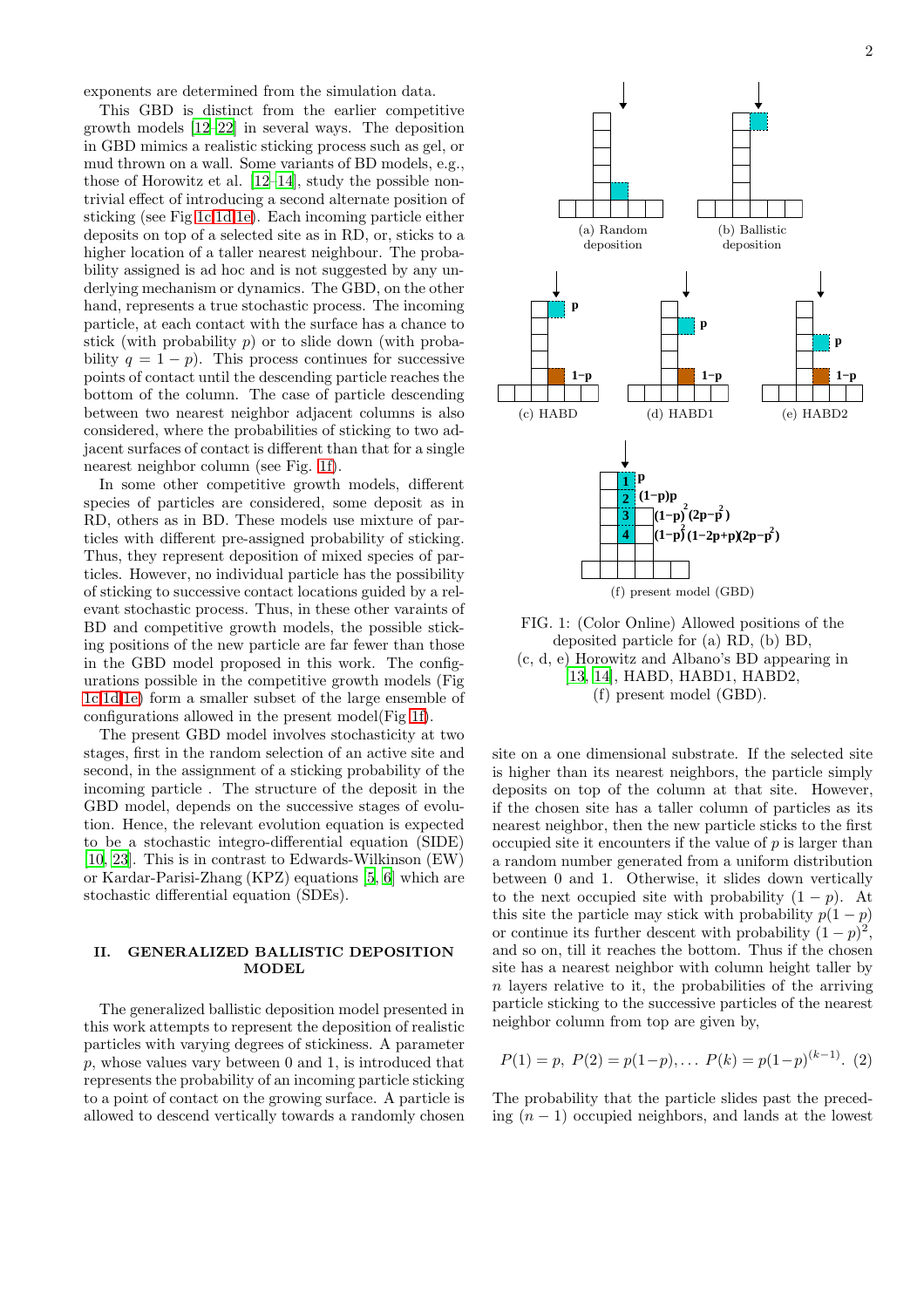possible position is given by,

$$
P(n) = 1 - \sum_{k=1}^{n-1} P(k) = (1-p)^{(n-1)}.
$$

This describes a proper stochastic process. The total probability of a descending particle sticking to one of the allowed position is  $\sum_{k=1}^{n} P(k) = 1$ .

In simple deposition models, the surface width follows a dynamic scaling law [\[24\]](#page-6-16),

$$
W(L, t) \sim L^{\alpha} f(t/L^{z}), \qquad (3)
$$

where f is a scaling function satisfying  $f(\infty) \sim constant$ and  $f(x) \sim x^{\beta}$  for small x. The exponents  $\alpha, \beta$  and z are related by  $z = \alpha/\beta$ .

For the GBD studied in this work, the introduction of a sticking probability  $p$ , brings in another parameter in the problem. GBD interpolates between RD  $(p = 0)$ and BD  $(p = 1)$  systems. Physically relevant quantities, e.g., surface width  $W(L, p, t)$  and porosity  $\rho(L, p, t)$  thus depend on the sticking probability  $p$  in addition to  $\tilde{L}$  and t. From the results of our simulation we obtain dynamic scaling relations,

<span id="page-2-2"></span>
$$
W(L, p, t) \sim L^{\alpha} p^{-\alpha'} F\left(\frac{t p^{z'}}{L^z}\right)
$$
 (4)

<span id="page-2-3"></span>
$$
\rho(L, p, t) \sim L^a p^b G\left(\frac{t p^d}{L^c}\right). \tag{5}
$$

where  $F(x)$  and  $G(y)$  are scaling functions described above.

## III. RESULTS AND DISCUSSION

For different values of sticking probabilities between  $p = 0$  and  $p = 1$ , simulations were performed in  $(1 + 1)$ dimension for system sizes  $L = 16, 32, 64, 128, 256, 512$ and 1024. The graphs are suitably drawn to present the data, observations and results in a succinct, yet clear and uncluttered manner. The average number of layers deposited, is used as a measure of time  $t$ . Depending on the values of  $p$  and  $L$ , the simulation results were averaged over 1000 to 5000 ensembles. The logarithmic plot of surface width with time has four distinct regions, for any non-zero probability  $(p > 0)$ . This is shown in Fig [2.](#page-2-0)

The dependence of surface width  $W$  on  $t$  in log-log scale, in the early submonolayer region  $(t \ll 1)$  is linear with slope  $1/2$  as in random deposition (growth region 1, GR-1). At later stages of submonolayer growth (growth region 2, GR-2),  $t \approx 1^-$ , the surface width shows a steep increase which continues for the first few layers  $(1 - \epsilon \leq t \leq 3, 1 \gg \epsilon > 0)$ . With deposition of further layers, the rate of increase in width slows down (growth region 3, GR-3). After deposition of a large number of layers, the ensemble average of the surface width saturates. Three different crossover times are of relevance. The first crossover time  $t_r$  corresponds to the change from random growth to region with slope greater than  $1/2$ . The second crossover time  $t_k$  corresponds to time beyond few layers where the slope decreases and changes from GR-2 to GR-3. The third crossover time  $t_{sat}$  corresponds to beginning of saturation region.

The appearance of different growth regions in the present model may be understood as follows. Initially, when the deposition starts from a flat substrate almost no two adjacent sites are occupied. Hence there is no correlation among neighboring columns and the growth is random like, irrespective of whether the model allows for sticking or not. This feature is observed in all systems with different  $L$  and  $p$  values as shown in Fig [2](#page-2-0) and Fig [3.](#page-2-1)

<span id="page-2-0"></span>

FIG. 2: (Color Online) Logarithmic plot of surface width with time for different p and system size  $L = 256$ , showing four distinct regions and crossover times.

<span id="page-2-1"></span>

FIG. 3: (Color Online) Variation of  $\ln W$  with  $\ln t$  for  $p = 0.5$  for different system sizes.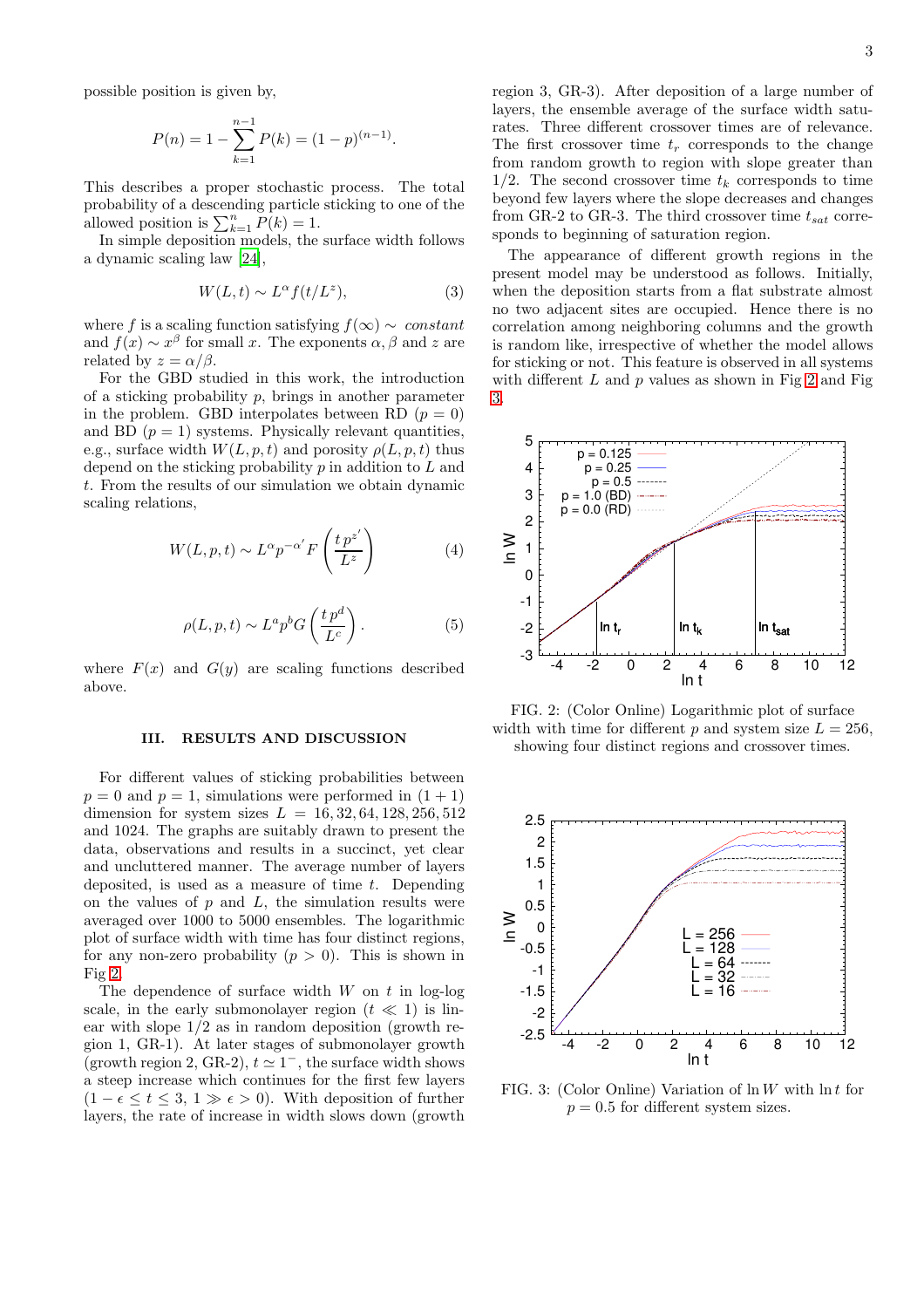The deviation from random like behavior in the few layer deposition region is shown in Fig [4.](#page-3-0) The rate of growth of surface width in this region is higher than that in the case of random deposition. As the number of particles deposited is nearly L, due to fluctuation, some short multi-layer columns may start forming. Hence the descending particles encounter occupied neighbors, and allowing sticking in the model, brings in non-trivial correlations in the system. However, since very few layers are deposited at this stage, even one particle sticking to a higher location or descending to the bottom of a column, makes a significant relative change in width. Thus the rate of growth of surface width in this region, when only a few layers have formed, is higher than that for RD. Our study shows, that the growth exponent in this region, denoted by  $\beta'$ , increases with sticking probability  $p$ , as is shown in Fig [5,](#page-3-1) reaching a maximum when  $p = 1.0$ , corresponding to the standard BD, and is almost independent of system size  $L$ , as is shown in Fig [3.](#page-2-1)

<span id="page-3-0"></span>

FIG. 4: (Color Online) Deviation from random deposition behavior at later stages of submonolayer growth for  $L = 256$ .

The rate of increase in surface width slows down as more and more particles are deposited in GR-3. The average height of the interface and its width are larger. The descending particle need not proceed to the bottom, and can get deposited at a higher location by sticking. Thus the correlation has a smoothening effect, as it fills up deep crevices efficiently. The growth exponent  $\beta$  in this region decreases with p, unlike the exponent in GR-2. With further deposition of particles the surface width finally saturates. The saturated width depends both on the system size  $L$  and sticking probability  $p$ , as shown in Fig [2](#page-2-0) and Fig [3.](#page-2-1)

For a given value of  $p$ , the surface width at saturation  $W_{sat}$ , and the time at which the saturation is reached  $t_{sat}$ , increase with system size L. For a given system size L,  $W_{sat}$  and  $t_{sat}$  decrease with increase in probability of sticking p. This decrease is more pronounced for lower values of p.

The dependence of  $W_{sat}$  on p, for a given system size, is

<span id="page-3-1"></span>

FIG. 5: (Color Online) Dependence of  $\beta'$  and  $\beta$  on p shown for system size  $L = 512$ .

of the form  $W_{sat}(L,p) \simeq f(L) \cdot p^{-\alpha'}$ , where the exponent  $\alpha'$  is independent of L (Fig [6\)](#page-3-2). An increase in sticking probability p corresponds to a stronger correlation in the deposition process. The surface width saturates at lower values of saturation width  $W_{sat}$ , at corresponding earlier times, i.e., smaller  $t_{sat}$ .

<span id="page-3-2"></span>

FIG. 6: (Color Online) Variation of  $\ln W_{sat}$  with  $\ln p$  for different system sizes L.

For a given probability of sticking  $p$ , ln  $W_{sat}$  increases linearly with  $\ln L$ . The dependence is found to be of the form  $W_{sat}(L,p) \sim L^{\alpha}$  (Fig [7\)](#page-4-0). From results of extensive simulations, graphically presented in the adjacent figures, Fig [6,](#page-3-2) Fig [7,](#page-4-0) and Fig [8,](#page-4-1) we find the exponents  $\alpha = 0.452$ and  $\alpha' = 0.250$ , in the region of saturated surface width.

The surface width  $W$  in the third growth region, GR-3, i.e., between  $t_k$  and  $t_{sat}$  depends on both system size  $L$  and sticking probability  $p$  as shown in Fig [9.](#page-4-2) The scaled width  $(Wp^{\alpha'}/L^{\alpha})$  in GR-3 shows that it is larger for larger system sizes and lower probability ( $p = 0.125$ ). For a given system size L,  $t_{sat}$  and hence the growth region, decrease with increase in probability p. The scaling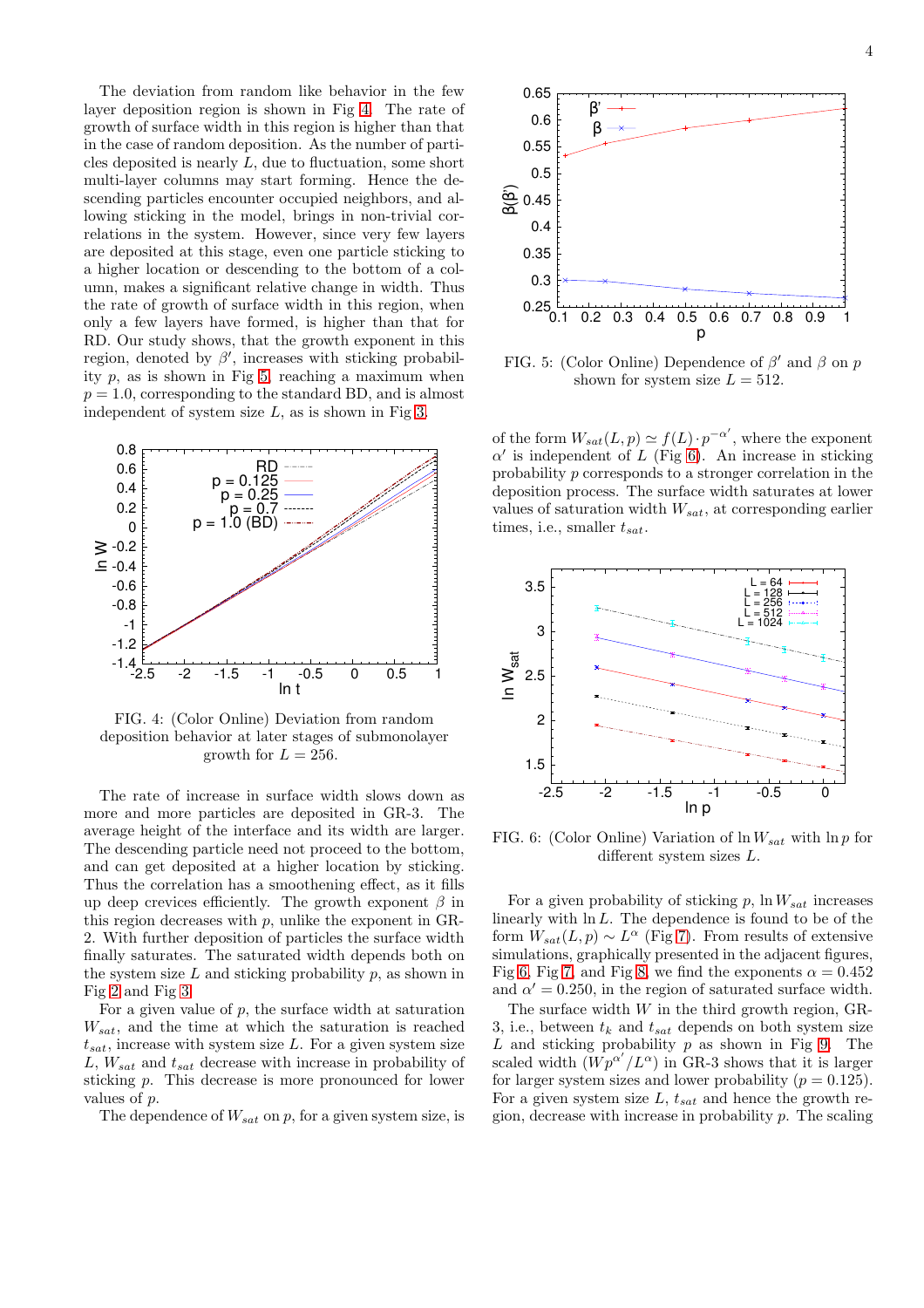<span id="page-4-0"></span>

FIG. 7: (Color Online) Variation of the saturated surface width  $\ln W_{sat}$  with  $\ln L$  for different p values.

<span id="page-4-1"></span>

FIG. 8: (Color Online) Scaled saturated surface width ln( $W_{sat}/L^{\alpha}$ ) versus ln p. The slope is -0.250.

of t with respect to p is obtained from Fig [9,](#page-4-2) with exponent  $z' = 0.7722$ . Log-log plot of rescaled variables  $(Wp^{\alpha'}/L^{\alpha})$  versus  $(t p^{z'}/L^z)$  shows an excellent collapse of data in the growth region GR-3 and saturation region as shown in Fig [10](#page-4-3) and Fig [11.](#page-5-0)

Analysis of our simulation data produces numerical estimates for the scaling exponents in Eq[.4.](#page-2-2) The exponents are,  $\alpha = 0.452 \pm 0.016$ ,  $\alpha' = 0.250 \pm 0.016$ ,  $z = 1.45 \pm 0.22$  and  $z' = 0.77 \pm 0.04$ . The closest representation of these values in terms of rational fractions are  $\alpha = 1/2$ ,  $\alpha' = 1/4$ ,  $z = 3/2$  and  $z' = 3/4$ . From the scaled W versus scaled t graph in Fig[.10](#page-4-3) and Fig[.11,](#page-5-0) we obtain  $\beta \simeq .312$  as the slope in the growth region GR-3. In Eq. [4,](#page-2-2) for small values of  $(tp^{z'}/L^{z})$ , we can approximate  $F(x) \simeq x^{\beta}$ , and hence

$$
W \sim L^{\alpha} p^{-\alpha'} \left(\frac{tp^{z'}}{L^z}\right)^{\beta},\tag{6}
$$

giving  $\beta$  as the exponent of t in this regime. The expo-

<span id="page-4-2"></span>

FIG. 9: (Color Online) Variation of  $\ln(W p^{\alpha'}/L^{\alpha})$  with  $\ln t$  showing dependence on system size  $L$  and sticking probability  $p$ . Within each set of  $L$ , the different  $p$  lines appear in order of decreasing  $p$  values as one moves from bottom to top of the plot.

nents obtained above, satisfy the relations,

$$
\beta = \frac{\alpha}{z} = \frac{\alpha'}{z'}.
$$
\n(7)

The growth exponent  $\beta$  is approximately the rational fraction 1/3.

<span id="page-4-3"></span>

FIG. 10: (Color Online)  $\ln(W p^{\alpha'}/L^{\alpha})$  versus  $\ln(t p^{z'})$ for different sticking probability p.

The porosity  $\rho$  can be defined as the fraction of unoccupied sites within a few layers  $N$  just below the active interface, where no further deposition can take place. It is seen that the porosity is quite independent when  $N$ is varied from 16 to  $L$  for a given system size  $L$ . The porosity is found to initially increase with time, signifying growth and then saturates to a value  $\rho_{sat}$ . The onset of saturation for porosity occurs earlier than the onset of saturation of surface width.

The porosity  $\rho$  is found to depend on the sticking probability p and shows a weak dependence on the system size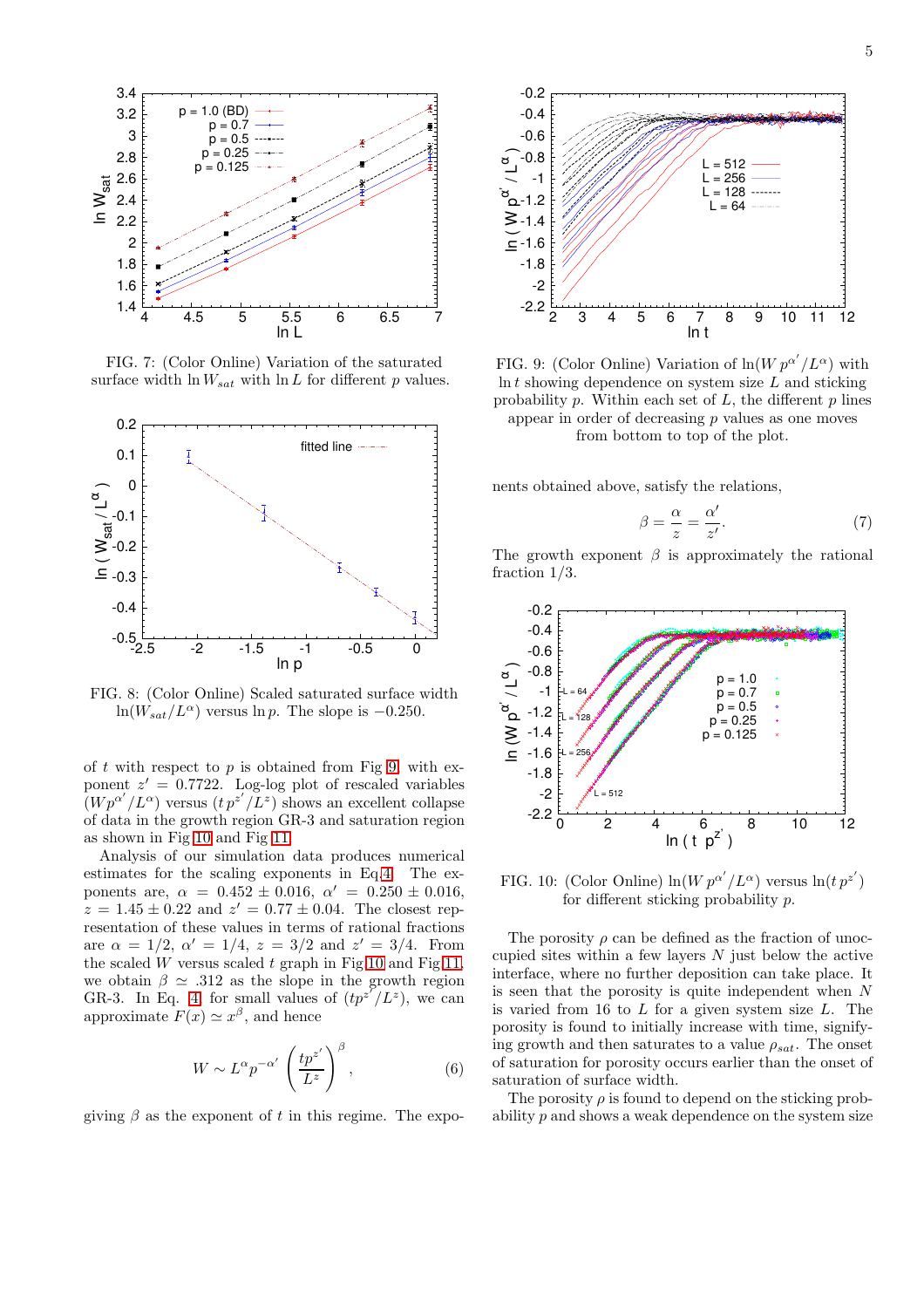

<span id="page-5-0"></span>

FIG. 11: (Color Online)  $ln(W p^{\alpha'}/L^{\alpha})$  versus  $\ln(t p^{z'} / L^z)$  for  $L = 512, 256, 128, 64$  and  $p = 1.0, 0.7, 0.5, 0.25, 0.125.$ 

<span id="page-5-1"></span>

FIG. 12: (Color Online)  $\ln \rho$  versus  $\ln t$  for  $L = 512, 256, 128, 64 \text{ and } p = 1.0, 0.7, 0.5, 0.25, 0.125.$ 

L.  $\rho_{sat}$  is higher for higher L at any given p. However, in the early growth region,  $\rho(L, p, t)$  starts at a lower value for higher L. The porosity in both the growth and saturation regions increases with increase in sticking probability  $p$ ; fully ballistic deposition system being most porous. Onset of saturation in porosity is earlier for higher sticking probability. A scaling behavior for porosity is obtained in the form of Eq[.5,](#page-2-3) with the exponents  $a = 0.00690 \pm 0.00070, b = 0.2204 \pm 0.0051, c =$  $0.134 \pm 0.035$  and  $d = 0.59 \pm 0.16$ . The dependence of porosity on time  $t$ , sticking probability  $p$  and system size L is shown in Fig [12](#page-5-1) and as scaled data in Fig [13.](#page-5-2)

It may be noted that, in our simulations of the present generalized ballistic deposition model, two independent random number generators were used, one for selecting a site on the growing surface and, another to determine whether a particle will stick at a particular location for a chosen value of the sticking probability. These two random number generators are completely independent

<span id="page-5-2"></span>

FIG. 13: (Color Online) Scaled data shown as  $\ln(\rho p^{-b}/L^a)$  versus  $\ln(t p^d/L^c)$  for  $L = 512, 256, 128, 64$ and  $p = 1.0, 0.7, 0.5, 0.25, 0.125$ .

and uncorrelated to each other.

## IV. CONCLUSION

We have studied the deposition of physically realistic particles with variable stickiness by proposing a generalized ballistic model of deposition.

As mentioned in section [II,](#page-1-6) the GBD model involves stochasticity in two stages:(i) in random selection of an active site and (ii) in assigning a sticking probability that affects the extent to which the height at the active site is altered for a given configuration of particles deposited on neighboring sites. The random selection of an active site appears as the random noise term in the corresponding differential equation, such as in the KPZ equation, while the detailed mechanism of the change in height  $h(x, t)$ , determines the different spatial derivatives i.e., slope, curvature etc., appearing in the differential equations.

In the present model, the sticking of an incoming particle at a site is possible only when it has slipped past the surfaces encountered earlier in its path. Thus, the possibility of sticking at the present position, depends on the probabilities of all such earlier events. The relevant equation and the scaling behavior is expected to depend on this sticking probability. This is corroborated by our observations.

A larger value of sticking probability implies stronger correlation among neighboring columns, hence, the surface width, at a fixed value of  $L$ , is expected to saturate to lower values of  $W_{sat}$  at earlier (smaller  $t_{sat}$ ) times. In the growth region, however, correlations have a smoothening effect, as deep creivces are filled up more efficiently. Thus, in the growth region, surface width, at a fixed L, should decrease with increase in sticking probability. Porosity, on the other hand, should increase with the sticking probability, in both growth and saturation regions for a fixed